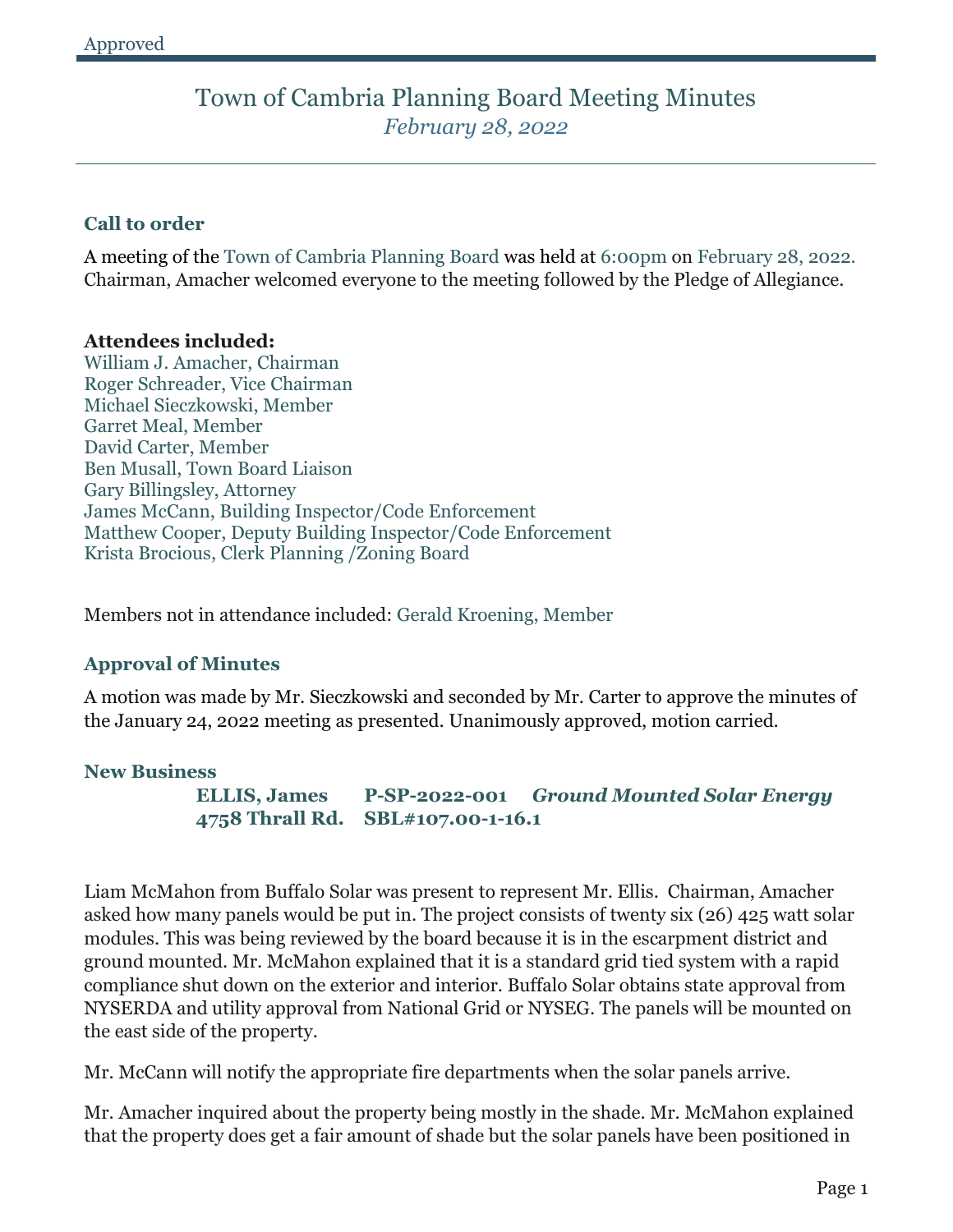such a way that they will get more solar exposure throughout the year. It is viable solar. The panels are stationary.

Mr. Sieczkowski asked about the glare from the panels and Mr. McMahon explained that the manufacturers of solar panels put an anti-reflective coating on them for drivers on the road and neighboring properties. Mr. Ellis owns the panels they will not be leased.

Mr. Sieczkowski asked about decommissioning for the solar life. Mr. McMahon states that the life expectancy is 25 years and usually goes passed that. Mr. McCann explained that with Mr. Ellis owning the panels, the decommissioning will be his responsibility or whoever owns the property at that time. Mr. Billingsley said that there isn't a law on it here but would be appropriate to state as part of the site plan that the panels be removed by the owner when they are no longer functioning. Buffalo Solar would remove them if contacted to do so by the owner at that time. Mr. Ellis will put in conifers in front of the solar panels to block view from the road.

Rear edge clearance on the array is 8' 3" in height according to Mr. McMahon.

Mr. Meal wanted to know if there is anything in the solar law regarding where an array can be placed in relation to the house. Mr. McCann states that there is no setback law. It has to come in front of the board for a variance and site plan if it is going to be on the side or front of the house rather than behind it. It would be too close to the escarpment in the backyard.

# **Motion**

A motion for Negative SEQR made by Mr. Schreader seconded by Mr. Carter, all in favor, carried.

A motion to approve contingent upon the Zoning board approval on the solar array variance and also the decommissioning of the array by the property owner when no longer functioning made by Mr. Sieczkowski and seconded by Mr. Schreader, all in favor, carried.

# **PARAMOUNT PROPERTIES/GAMMP P-SBD-2022-001 V/l Lockport Rd. SBL#121.00-1-30**

April and Jim Gammp are the owners of the above property and business and were present for the meeting. The lot is 125'x 267' between Comstock and Meahl. It is a single family home and sold already.

Mr. McCann has no problems with this being subdivided. Chairman Amacher states that there are no drainage issues. Chairman Amacher checked if the board had any questions. There were no questions.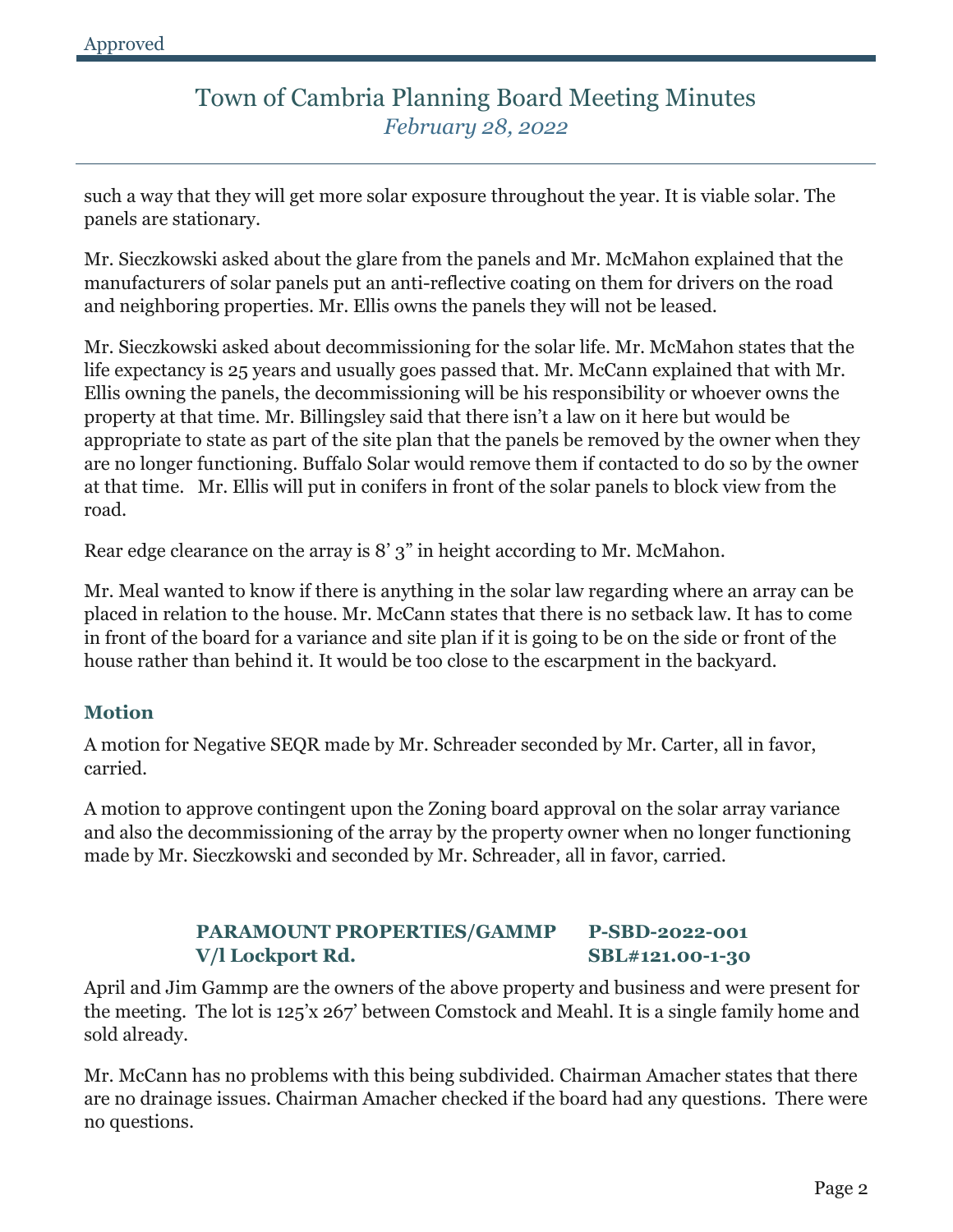## **Motion**

A motion to waive public hearing was made by Mr. Meal and seconded by Mr. Carter.

A motion for Negative SEQR was made by Mr. Schreader and seconded by Mr. Meal, all in favor, motion carried.

Motion to approve by Mr. Sieczkowski seconded by Mr. Schreader, all in favor, motion carried.

# **WALKER, Daniel P-SBD-2022-002 3769 Upper Mt. Rd. SBL#106.00-1-41.111** *Site Review Escarpment District*

Mr. Walker was present for the meeting. He would like to erect a pole barn behind his existing barn. It will be used for hay storage. It will be 60'x 80' and similar build and color to the existing barn. The floor will be gravel for now and then he will have concrete put in, probably next year. Mr. Walker will have electric in the barn for elevators etc.

Mr. McCann has no issue with this plan. Mr. Walker was in front of the board because the escarpment requires approval for any buildings. The board had no questions for Mr. Walker.

## **Motion**

Motion for Negative SEQR made by Mr. Carter and seconded by Mr. Meal, all in favor, carried. A motion for Site Plan approval was made by Mr. Meal with the contingency that it maintains the side yard setback of 100'. Mr. Sieczkowski added the condition that Mr. Walker adheres to ARTICLE VIII ESCARPMENT DISTRICT in the Cambria Zoning Ordinance. Mr. Schreader seconded the motion, all in favor, carried.

## **Unfinished business**

**CODY DEVELOPMENT 2, LLC P-SP-2022-001 5218 Upper Mt. Rd. SBL#107.00-2-23**

Mr. Arlington notified Mr. McCann that he could not make it to the meeting.

## **Motion**

A motion to table was made by Mr. Schreader and seconded by Mr. Meal.